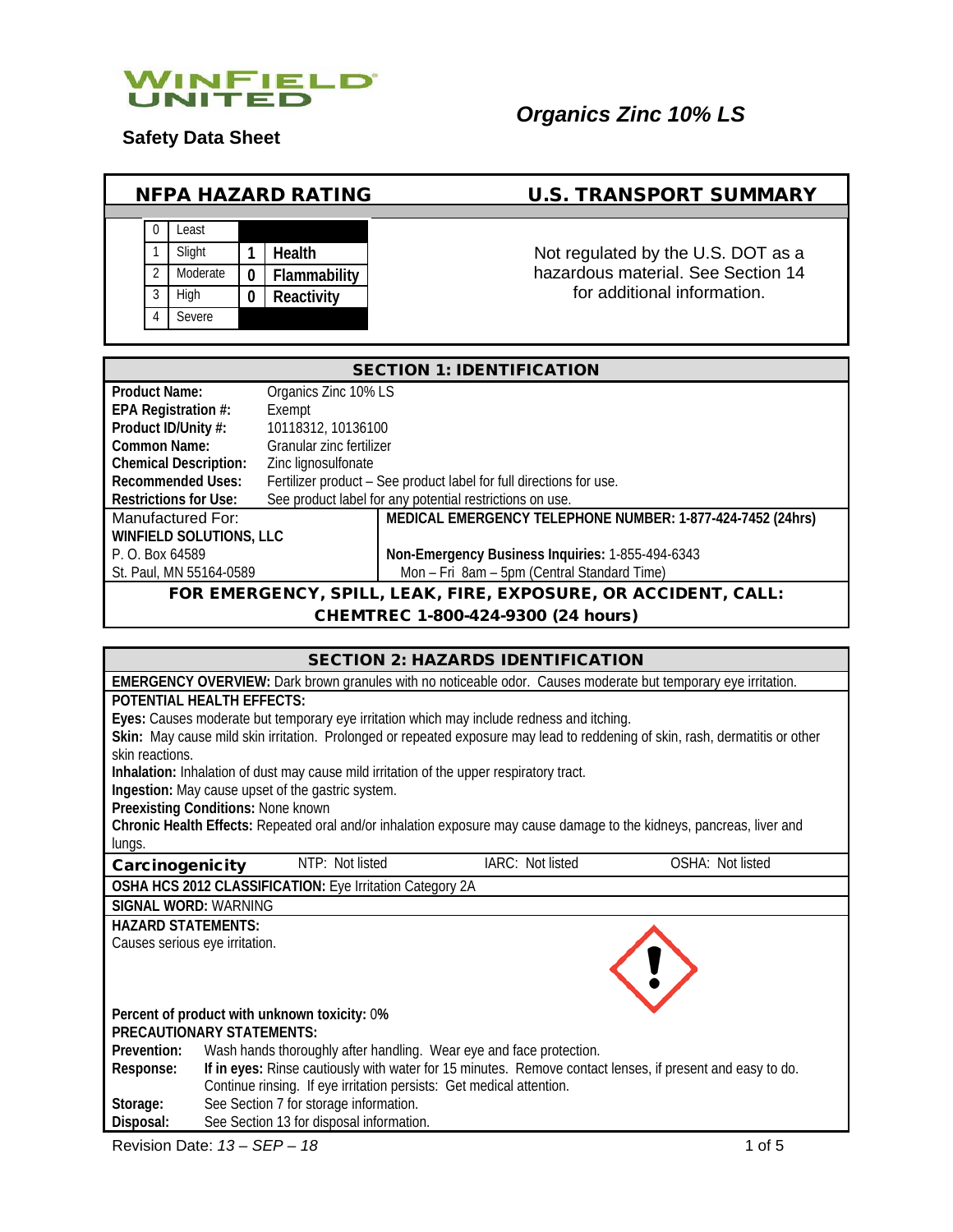| <b>SECTION 3: COMPOSITION/INFORMATION ON INGREDIENTS</b>                                                                                        |              |               |  |
|-------------------------------------------------------------------------------------------------------------------------------------------------|--------------|---------------|--|
| Ingredient                                                                                                                                      | % (wt)       | CAS Reg. $#$  |  |
| Zinc lignosulfonate                                                                                                                             | $0 - 25.0%$  | 57866-49-6    |  |
| Zinc humate                                                                                                                                     | $0 - 23.0\%$ | Not available |  |
|                                                                                                                                                 |              |               |  |
|                                                                                                                                                 |              |               |  |
| *Ingredients not specifically listed are non-hazardous and are considered to be confidential business information under 29 CFR<br>1910.1200(i). |              |               |  |

See Section 8 for exposure limits.

| <b>SECTION 4: FIRST AID MEASURES</b> |                                                                                                                                                                                                                                    |  |  |  |
|--------------------------------------|------------------------------------------------------------------------------------------------------------------------------------------------------------------------------------------------------------------------------------|--|--|--|
| Inhalation:                          | Remove person from contaminated area to fresh air and assist breathing as needed. Seek medical attention<br>if irritation occurs.                                                                                                  |  |  |  |
| Ingestion:                           | Seek medical attention or call a poison control center for treatment advice. Do not induce vomiting unless<br>instructed to do so by a poison control center or doctor. Do not give anything by mouth to an unconscious<br>person. |  |  |  |
| Eyes:                                | Flush eyes with clean water for at least 15 minutes. Lift eyelids to facilitate irrigation. If present, remove<br>contact lenses after 5 minutes and continue rinsing. Seek medical attention if irritation persists.              |  |  |  |
| Skin:                                | Remove contaminated clothing and wash before re-using. Flush skin with water and then wash with soap<br>and water. Seek medical attention if irritation persists.                                                                  |  |  |  |

## SECTION 5: FIRE FIGHTING MEASURES

**Suitable Extinguishing Media:** Water fog, foam, dry chemical, carbon dioxide (CO2), water spray **Special Fire Fighting Procedures:** Wear NIOSH/MSHA approved self-contained breathing apparatus and full bunker gear. Dike area to prevent runoff and contamination of water sources. Dispose of fire control water later. Avoid breathing vapors; keep upwind.

**Hazardous Combustion Products:** Oxides of sulfur and other toxic gases may be formed in a fire situation. Carbon monoxide and other asphyxiates may form as well.

**Unusual Fire and Explosion Hazards:** None known

# SECTION 6: ACCIDENTAL RELEASE MEASURES

**Personal Precautions:** Refer to Section 8 for personal protective equipment to be worn during containment and clean-up of a spill involving this product.

**Environmental Precautions:** Keep spilled product and any rinse water from entering sewers or waterways.

**Methods for Containment:** Contain spilled product by sweeping up if a small spill or by diking area with sand or earth if a large spill.

**Methods for Clean-up:** Vacuum, scoop or sweep up material and place in a container for disposal. If product is uncontaminated, spilled material may be applied at the rate recommended on the label. Never return spills to original containers for re-use. After removal of spilled product, flush contaminated area thoroughly with water.

**Other Information:** None known

# SECTION 7: HANDLING AND STORAGE

**Handling:** Avoid breathing dust. Use only outdoors or in a well-ventilated area. Immediately clean up spills that occur during handling. Keep containers closed when not in use. Practice good hygiene after using this material, especially before eating, drinking, smoking, using the toilet, or applying cosmetics.

**Storage:** Store in a cool, dry area away from children, feed and food products. Store away from incompatible materials. Protect packaging from physical damage. Protect from exposure to fire conditions.

**Minimum Storage Temperature:** Not applicable

**Other Precautions:** Consult Federal, state and local laws and regulations pertaining to storage.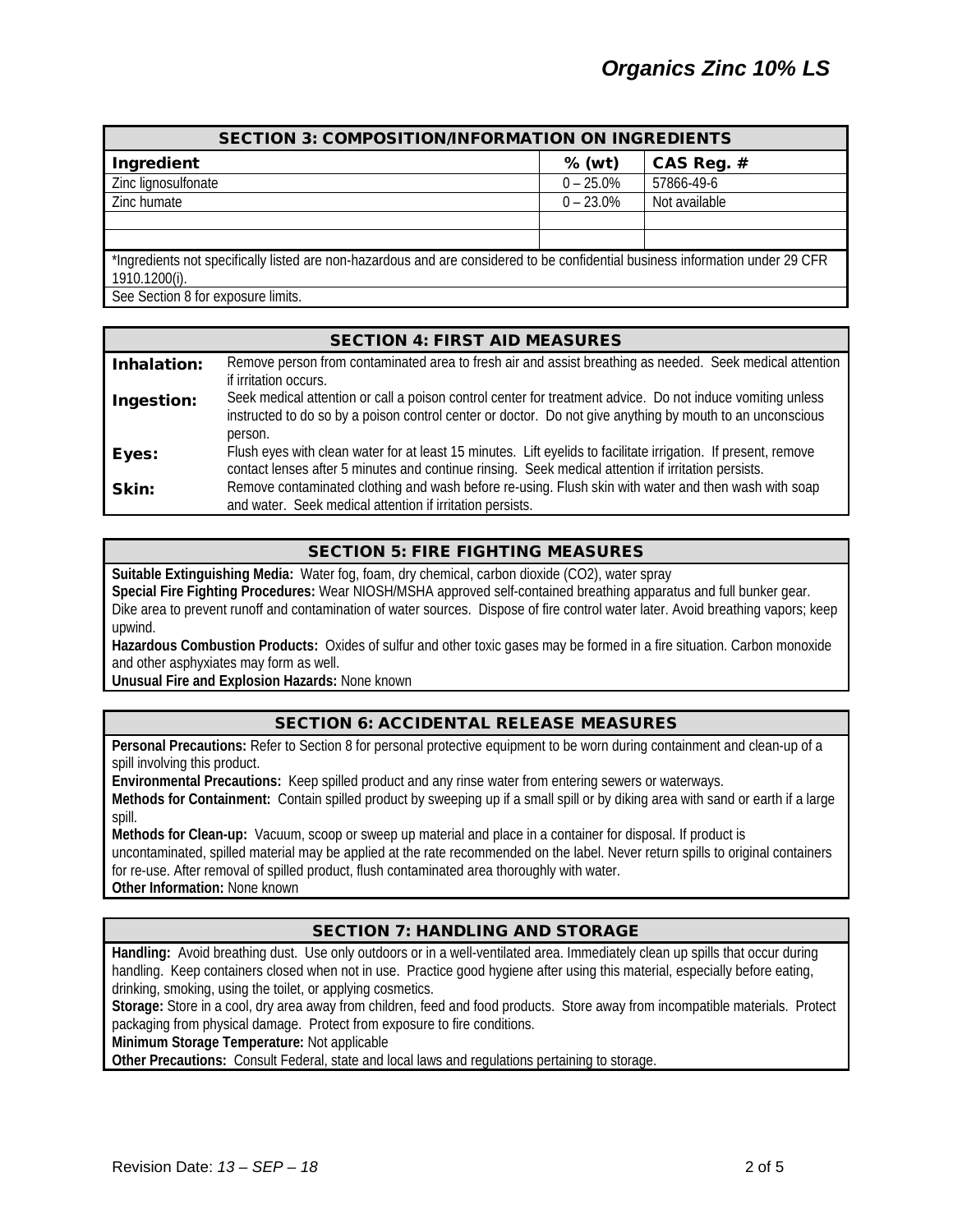| <b>SECTION 8: EXPOSURE CONTROLS/PERSONAL PROTECTION</b>                                                                      |                                               |                 |           |  |
|------------------------------------------------------------------------------------------------------------------------------|-----------------------------------------------|-----------------|-----------|--|
| <b>Exposure Guidelines</b>                                                                                                   |                                               |                 |           |  |
| Component:                                                                                                                   | <b>OSHA PEL</b>                               | <b>ACGIHTLV</b> | NIOSH REL |  |
| Particulates not otherwise classified                                                                                        | 15 mg/m3 (total dust)<br>5 mg/m3 (respirable) |                 |           |  |
|                                                                                                                              |                                               |                 |           |  |
| Respiratory Protection: If dust concentration exceeds permissible levels, wear NIOSH approved air-purifying respirator with  |                                               |                 |           |  |
| cartridges/canisters approved for general particulates.                                                                      |                                               |                 |           |  |
| <b>Engineering Controls:</b><br>Local Exhaust: Provide general or local exhaust ventilation systems to maintain airborne     |                                               |                 |           |  |
| concentrations below OSHA PELs or other specified exposure limits. Local exhaust ventilation is                              |                                               |                 |           |  |
| preferred.                                                                                                                   |                                               |                 |           |  |
| Protective Gloves: Wear chemically protective gloves to prevent exposure to skin.                                            |                                               |                 |           |  |
| Eye Protection: Wear chemical goggles or safety glasses and full face shield. Contact lenses are not eye protective devices. |                                               |                 |           |  |
| An emergency eyewash or water supply should be readily available to the work area.                                           |                                               |                 |           |  |
| Other Protective Clothing or Equipment: Wear long-sleeve shirt, long pants and shoes plus socks to prevent skin contact.     |                                               |                 |           |  |
| Work/Hygienic Practices: Never eat, drink, nor use tobacco in work areas. Practice good hygiene after using this material,   |                                               |                 |           |  |
| especially before eating, drinking, smoking, using the toilet, or applying cosmetics.                                        |                                               |                 |           |  |
|                                                                                                                              |                                               |                 |           |  |
| <b>SECTION 9: PHYSICAL AND CHEMICAL PROPERTIES</b>                                                                           |                                               |                 |           |  |

| JEVIIVIV 7. I III JIVAE AND VIIEMIVAE I KVI EKIIEJ |                                                |                                      |                 |
|----------------------------------------------------|------------------------------------------------|--------------------------------------|-----------------|
| <b>Physical State:</b>                             | Solid                                          | Specific Gravity $(H_2O=1)$ :        | >1.0            |
| Vapor Pressure (mm Hg):                            | Not determined                                 | <b>Bulk Density:</b>                 | 53 lbs/ft3      |
| Vapor Density (Air=1):                             | Not applicable                                 | <b>Melting Point/Freezing Point:</b> | Not determined  |
| Solubility in Water (wt %):                        | 54%                                            | <b>Boiling Point/Range:</b>          | Not determined  |
| Viscosity:                                         | Not applicable                                 | pH:                                  | Not determined  |
| Appearance and odor:                               | Dark brown granules with no<br>noticeable odor | <b>Flash Point:</b>                  | Non-combustible |

# SECTION 10: STABILITY AND REACTIVITY

**Reactivity:** None known

**Chemical Stability:** Product is stable at ambient temperature and pressure, under normal storage and handling conditions. **Possibility of Hazardous Reactions:** Will not occur.

**Conditions to Avoid:** Avoid excessive heat and/or damp areas.

**Incompatible Materials:** Strong acids and bases

**Hazardous Decomposition Products:** Oxides of sulfur and other toxic gases such as ammonia may be formed in a fire situation. Carbon monoxide and other asphyxiates may form as well.

|                                                    | <b>SECTION 11: TOXICOLOGICAL INFORMATION</b>                                                                                   |
|----------------------------------------------------|--------------------------------------------------------------------------------------------------------------------------------|
| <b>ACUTE TOXICITY</b>                              |                                                                                                                                |
| Eye Effects:                                       | Causes moderate but temporary eye irritation.                                                                                  |
| <b>Skin Effects:</b>                               | Estimated LD50 > 2,000 mg/kg; Prolonged contact may cause mild skin irritation.                                                |
| <b>Acute Inhalation Effects:</b>                   | Estimated LC50 is not available, however based upon component data it is unlikely that this<br>product is toxic by inhalation. |
| <b>Acute Oral Effects:</b>                         | Estimated LD50 > 5,000 mg/kg                                                                                                   |
| <b>Specific Target Organ</b>                       | None known                                                                                                                     |
| Toxicity:                                          |                                                                                                                                |
| <b>CHRONIC TOXICITY</b><br><b>Chronic Effects:</b> | Repeated exposure may cause damage to the following organs: kidney, pancreas, liver, lungs                                     |
| Carcinogenicity:                                   | No component is anticipated to have carcinogenic effects.                                                                      |
| Mutagenicity:                                      | No component is anticipated to have mutagenic effects.                                                                         |
| Teratogenicity:                                    | No component is anticipated to have teratogenic effects.                                                                       |
| <b>Reproductive Toxicity:</b>                      | No component is anticipated to have effects on the reproductive system.                                                        |

#### **POTENTIAL HEALTH EFFECTS:**

*Continued on next page*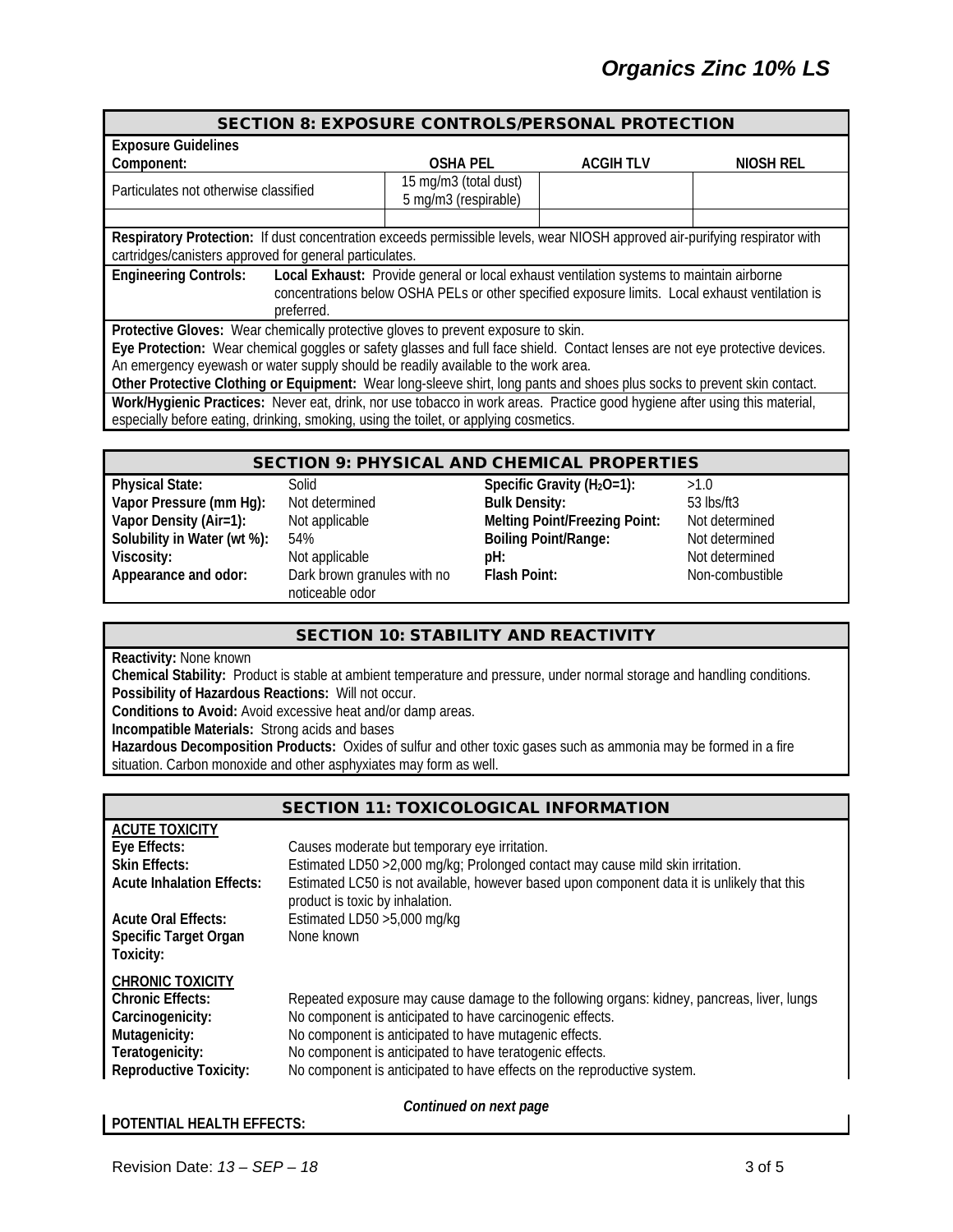**Eyes:** Causes moderate but temporary eye irritation which may include redness and itching.

**Skin:** May cause mild skin irritation. Prolonged or repeated exposure may lead to reddening of skin, rash, dermatitis or other skin reactions.

**Inhalation:** Inhalation of dust may cause mild irritation of the upper respiratory tract.

**Ingestion:** May cause upset of the gastric system.

| <b>SECTION 12: ECOLOGICAL INFORMATION</b>    |                |  |  |
|----------------------------------------------|----------------|--|--|
| <b>ENVIRONMENTAL SUMMARY: Not determined</b> |                |  |  |
| <b>ECOTOXICITY DATA:</b>                     |                |  |  |
| Fish Acute and Prolonged Toxicity:           | Not determined |  |  |
| <b>Aquatic Invertebrate Acute Toxicity:</b>  | Not determined |  |  |
| <b>Aquatic Plant Toxicity:</b>               | Not determined |  |  |
| <b>Bird Acute and Prolonged Toxicity:</b>    | Not determined |  |  |
| Honeybee Toxicity:                           | Not determined |  |  |
| <b>ENVIRONMENTAL EFFECTS:</b>                |                |  |  |
| Soil Absorption/Mobility:                    | Not determined |  |  |
| Persistence and degradability:               | Not determined |  |  |
| <b>Bioaccumulative Potential:</b>            | Not determined |  |  |
| Other adverse effects:                       | Not determined |  |  |

# SECTION 13: DISPOSAL CONSIDERATIONS

**Waste:** Dispose of in accordance with applicable Federal, state and local laws and regulations. **Container:** Ensure all product has been emptied from the sack/bag. Dispose of emptied container in accordance with applicable Federal, state and local laws and regulations.

**RCRA Characteristics:** It is the responsibility of the individual disposing of this product to determine the RCRA classification and hazard status of the waste.

| <b>SECTION 14: TRANSPORT INFORMATION</b> |                                                                                                           |  |  |
|------------------------------------------|-----------------------------------------------------------------------------------------------------------|--|--|
| DOT:                                     | This product is not regulated by the U.S. Department of Transportation as a hazardous material for ground |  |  |
| (Ground)                                 | shipment.                                                                                                 |  |  |
| IMDG:                                    | Not determined                                                                                            |  |  |
| (Sea)                                    |                                                                                                           |  |  |
| IATA:                                    | Not determined                                                                                            |  |  |
| (Air)                                    |                                                                                                           |  |  |
| TDG:<br>(Canada)                         | Not determined                                                                                            |  |  |
|                                          |                                                                                                           |  |  |

#### SECTION 15: REGULATORY INFORMATION

**TSCA Inventory:** All components are listed or are exempt from listing on the TSCA inventory. **SARA Title III Information: Section 302 - Extremely hazardous substances:** None listed **Section 311/312 – Hazard Categories:** Immediate (Acute), Delayed (Chronic) **Section 313 –** The following chemicals are subject to the reporting requirements of Section 313 of Title III, Superfund Amendments and Reauthorization Act of 1986 and 40 CFR 372: Zinc compounds (<26.0%) **CERCLA -** This product contains the following chemicals which have a reportable quantity (RQ) under the Comprehensive Environmental Response, Compensation, and Liability Act (CERCLA):

Zinc compounds are considered to be CERCLA hazardous substances though no RQ is established.

**California Proposition 65:** This product does not contain any chemicals known to the state of California to cause cancer and/or reproductive harm.

*Continued on next page*

**U.S. State Worker and Community Right-To-Know (RTK) Information (CT, IL, MA, MN, NH, NJ, PA, RI):**